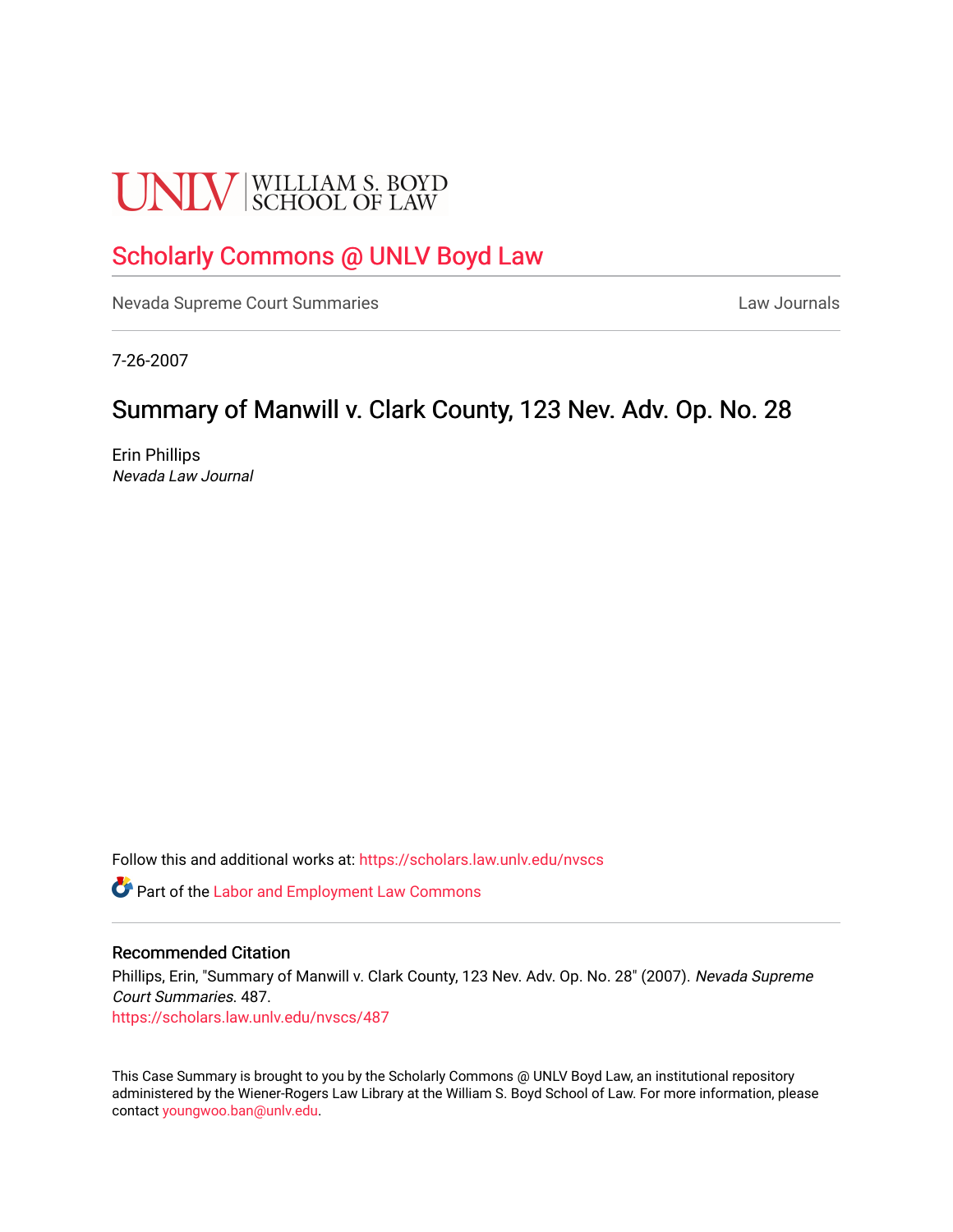*Manwill v. Clark County***, 123 Nev. Adv. Op. No. 28 (July 26, 2007)[1](#page-1-0)**

### **EMPLOYMENT LAW – OCCUPATIONAL DISEASES**

#### **Summary**

Appeal from district court order denying judicial review in an occupational disease case.

#### **Disposition/Outcome**

The Nevada Supreme Court reversed the district court order denying judicial review and remanded to the district court with instructions to grant judicial review and remanded the matter for additional administrative proceedings.

#### **Factual and Procedural History**

 Buddy Manwill was employed as a Clark County firefighter from 1981 to 2006. During his 1991 annual physical examination, Manwill revealed that in 1984 he was diagnosed with pericarditis (inflammation of fibrous tissue surrounding the heart). Despite this revelation, Manwill was cleared for full duty. Beginning in 1996, Manwill's medical tests revealed abnormal findings, suggesting he may have hypertensive disease or congenital heart disease. During the following years, Manwill continued to be evaluated and his tests continued to come back abnormal. Nevertheless, he was cleared for full-duty work as a firefighter with light-duty job restrictions intermittently imposed. In 2005, Manwill's tests revealed constrictive pericarditis and the physician recommended he undergo diagnostic catherization and consideration for a pericardiectomy. Although Manwill was still released for full duty after this finding, he decided to file an occupational disease claim for constrictive pericarditis.

 Manwill's claim was summarily denied in a letter citing to NRS 617.457(1), which creates a conclusive presumption entitling firefighters with heart disease to occupational disease benefits from the date of disablement, so long as the date of disablement occurs at least five years after full-time, uninterrupted work as a firefighter.<sup>[2](#page-1-1)</sup> Manwill administratively appealed the claim, but the appeals officer determined that the conclusive presumption statute did not apply to his claim because the diagnosis of his heart condition predated the completion of his five years' employment vesting period and his congenital heart condition had merely progressed over the years irrespective of his occupation.<sup>[3](#page-1-2)</sup> After the district court denied judicial review, Manwill appealed to the Nevada Supreme Court.

 $\overline{a}$ 

<span id="page-1-0"></span><sup>&</sup>lt;sup>1</sup> Summarized by Erin Phillips

<span id="page-1-1"></span> $2$  NEV. REV. STAT. 617.457(1).

<span id="page-1-2"></span> $3$  It is unclear from the order whether and how the appeals officer concluded that Manwill's condition was congenital.